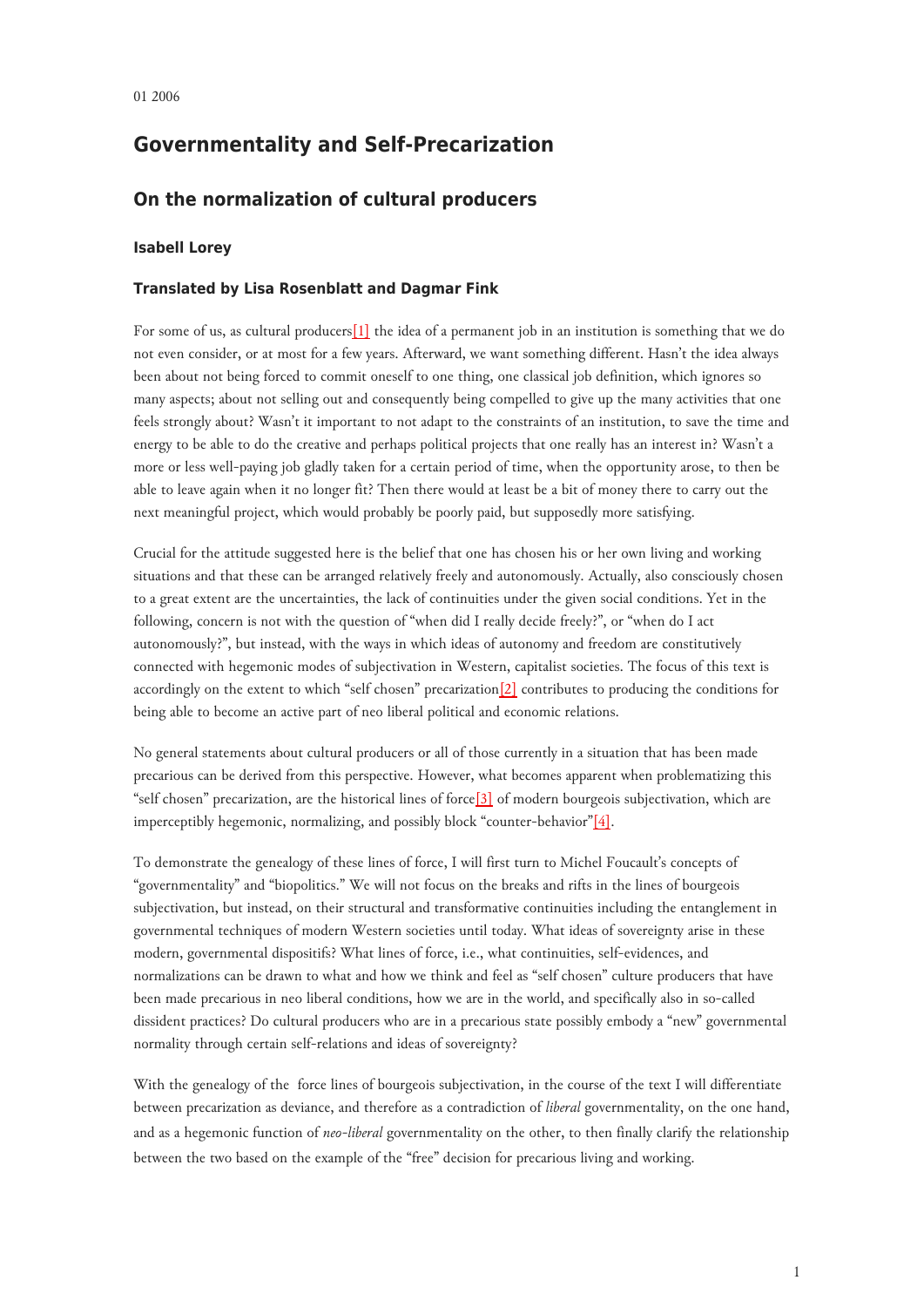#### *Biopolitical governmentality*

<span id="page-1-0"></span>With the term "governmentality," Michel Foucault defined the structural entanglement of the government of a State and the techniques of self-government in Western societies. This involvement between State and population as subjects is not a timeless constant. First in the course of the eighteenth century could that which had been developing since the sixteenth century take root: a new government technique, more precisely, the force lines of modern government techniques until today. The traditional sovereign, for whom Foucault introduces the character from Machiavelli's *The Prince* from the sixteenth century as a prototype, and Hobbes's contract-based voluntary community of subordinates from the seventeenth century, were not yet concerned with ruling "the people" for the sake of their welfare, but instead, they were primarily interested in dominating them for the welfare of the sovereign. It was first in the course of the eighteenth century, when liberalism and the bourgeoisie became hegemonic, that the population entered the focus of power and along with it, a governing that was oriented on the life of "the people" and making that life better. The power of the State no longer depended solely on the size of a territory or the mercantile, authoritative regulation of subordinates[,\[5\]](#page-10-3) but instead, on the "happiness" of the population, on their life and a steady improvement of that life.

<span id="page-1-1"></span>In the course of the eighteenth century, governing methods continued to transform toward a political economy of liberalism: self-imposed limitations on government for the benefit of a free market on the one hand, and on the other, a population of subjects that were bound to economic paradigms in their thought and behavior. These subjects were not subjugated simply by means of obedience, but became governable in that, on the whole, "their life expectancy, their health, and their courses of behavior were involved in complex and entangled relationships with these economic processes" (Foucault 2004b, p. 42; own translation). Liberal modes of government presented the basic structure for modern governmentality, which has always been biopolitical.[\[6\]](#page-10-4) Or, in other words: liberalism was the economic and political framework of biopolitics and, equally, "an indispensable element in the development of capitalism" (Foucault 1980, p. 141-42).

The strength and wealth of a state at the end of the eighteenth century depended ever more greatly on the health of its population. In a bourgeois liberal context, a government policy oriented on this means, until today, establishing and producing normality and then securing it. For that, a great deal of data is necessary; statistics are produced, probabilities of birth rates and death rates are calculated, frequencies of diseases, living conditions, means of nutrition, etc. Yet that does not suffice. In order to manufacture a population's health standard, and to maximize it, these bio-productive, life-supporting biopolitical government methods also require the active participation of every single individual, which means their self-governing.

Foucault writes in *The History of Sexuality: "*Western man was gradually *learning* what it meant to be a living species in a living world, to have a body, conditions of existence, probabilities of life, an individual and collective welfare, forces that could be modified, and a space in which they could be distributed in an optimal manner (Foucault 1980, p. 142, emphasis I.L.). Here, Foucault describes two things that I consider essential: the modern individual must learn how to have a body that is dependent on certain existential conditions, and, second, he or she must learn to develop a relationship with his or her "self" that is creative and productive, a relationship in which it is possible to fashion his or her "own" body, "own" life, "own" self. Philipp Sarasin shows the emergence in the context of the Western hygiene discourse of the waning eighteenth century and early nineteenth century, of "the belief that the individual was largely capable of determining its health, illness, or even the time of death" (Sarasin 2001, p. 19; see also Bublitz et al. 2000). This idea of the ability to shape and fashion one's self never arose independent of governmental dispositifs.

In the context of liberal governmental technologies of the self, the attribute "own" always signifies "possessive individualism" (Macpherson 1962). However, initially, self-relations oriented on the imagination of one's "own," were only applicable to the bourgeois, then gradually towards the end of the nineteenth century, the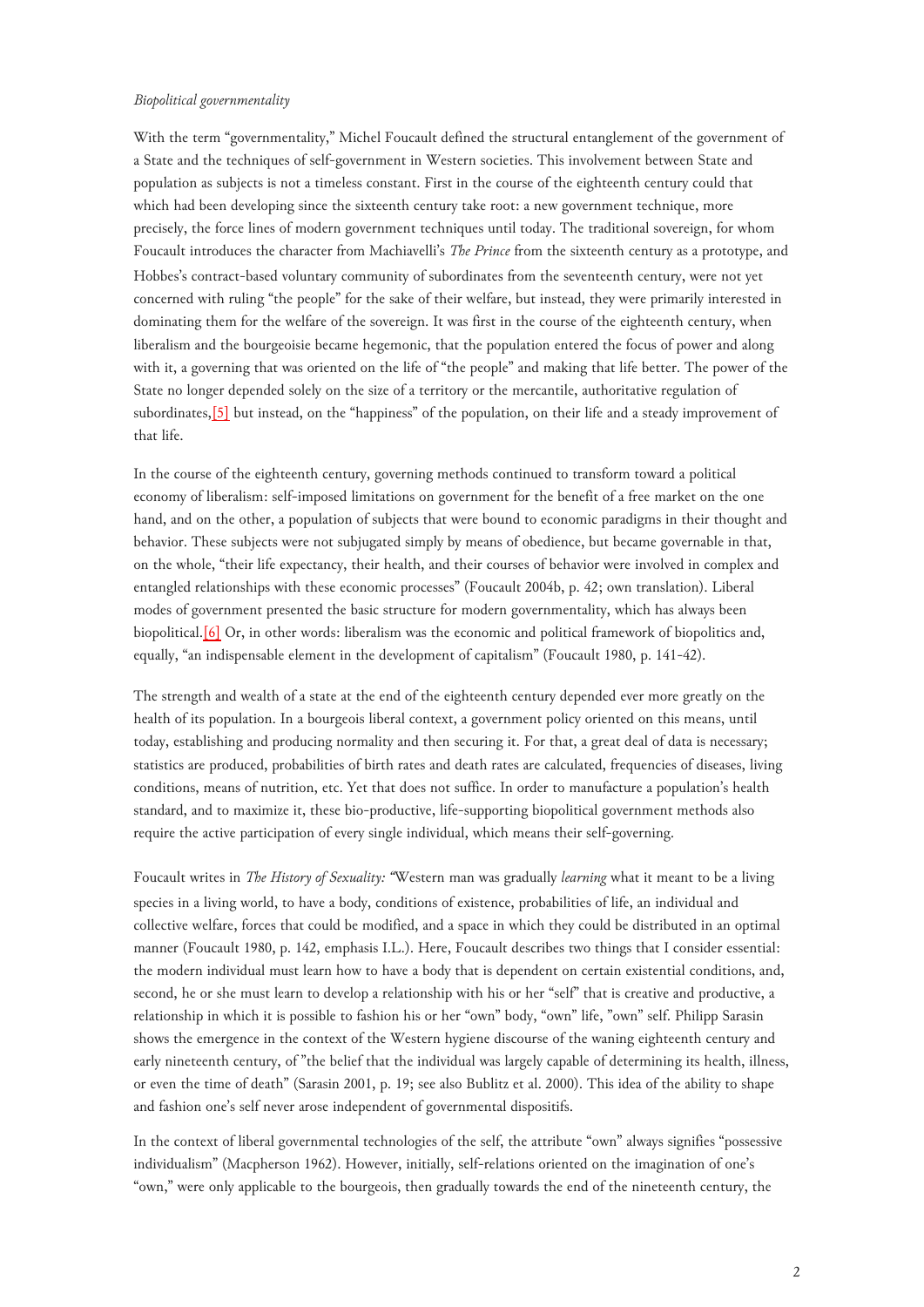entire population. At issue here is not the legal status of a subject, but structural conditions of normalizing societies: one must be capable of managing oneself, recognizing oneself as subject to a sexuality, and learn to have a body that remains healthy through attentiveness (nutrition, hygiene, living) and can become sick through inattentiveness. In this sense, the entire population must become biopolitical subjects (see Lorey 2006a).

<span id="page-2-0"></span>With reference to wage workers, such imaginary self-relations[\[7\]](#page-10-5) mean that one's own body, constituted as the property of the self, becomes an "own" body that one must sell as labor power. Also, in this respect, the modern, "free" individual is compelled to co-produce him or herself through such powerful self-relations, that the individual can sell his or her labor power well, in order to live a life that improves steadily.

<span id="page-2-1"></span>Therefore, in modern societies, the "art of governing"—which was another name given by Foucault (1991) to governmentality—does not primarily consist of being repressive, but instead, "inwardly held" self-discipline and self-control.[\[8\]](#page-10-6) It is the analysis of an order that is not only forced upon people, bodies, and things, but in which they are simultaneously an active part. At the center of the problem of government ruling techniques is not the question of regulating autonomous, free subjects, but instead, regulating the relations through which so-called autonomous and free subjects are first constituted as such.

<span id="page-2-2"></span>Already in the second half of the seventeenth century, John Locke, who according to Karl Marx, "demonstrated ... that the bourgeois way of thinking is the normal human way of thinking" (Marx 1999), wrote in *The Two Treatises of Government*, that man is "master of himself, and proprietor of his own person, and the actions or labour of it" (Locke 1823). At the beginning of the modern era, property acquired a supposed "anthropological meaning"(Castel 2005, 24) for both the bourgeois man as a prerequisite for his formal freedom as a citizen, as well as for the worker, who owns his own labor power and must sell it, freely, as wage labor. It seemed to be the prerequisite with which the individual could become independent and free from the traditional system of subordination and security. With a biopolitical governmentality perspective, the meaning of property, however, surpasses the limited levels of citizenship, capital, and wage labor and is, in fact, to be understood as something entirely general. For in a biopolitical dispositif, relations of bodily ownership apply to the entire population as governmental self-governing, not only to citizens or workers.<sup>[9]</sup> The modern person is, accordingly, constituted through possessive individualistic self-relations, which are fundamental for historically specific ideas of autonomy and freedom. Structurally, modern self-relations are based—also beyond an economic interpellation—on a relation to one's own body as a means of production.

<span id="page-2-3"></span>In this broad sense of economy and biopolitics, the lines of the labor entrepreneur, "the entrepreneur of one's self" (Pühl 2003) as a mode of subjectivation, reach back to the beginnings of modern liberal societies and are not an entirely neo-liberal phenomena.[\[10\]](#page-10-8) This type of genealogy of course skips over the era of the social, the welfare state since the end of the nineteenth century, and ties together, the for the most part compulsively constituting self-entrepreneurs in the current reconstruction and deconstruction of the social/welfare state with fundamental liberal governmental methods of subjectivation since the end of the eighteenth century. With the interpellation to be responsible for one's self, something that had already failed in the nineteenth century seems to be repeating itself now, namely, the primacy of property and the construction of security associated with it. Property was introduced in the early stages of bourgeois rule as protection against the incalculability of social existence, as security against vulnerability in a secularized society and the domination of the princes and kings. Ultimately this applied to only a limited few, and at the end of the nineteenth century the nation state had to guarantee social security for many. However, it does not automatically follow that today the State must once again take on a more comprehensive social function of protection and security (e.g., Castel 2005). For this would quickly reproduce the utterly flexible, Western nation state nexus of freedom and security with similar structural inclusions and exclusions, rather than break through it.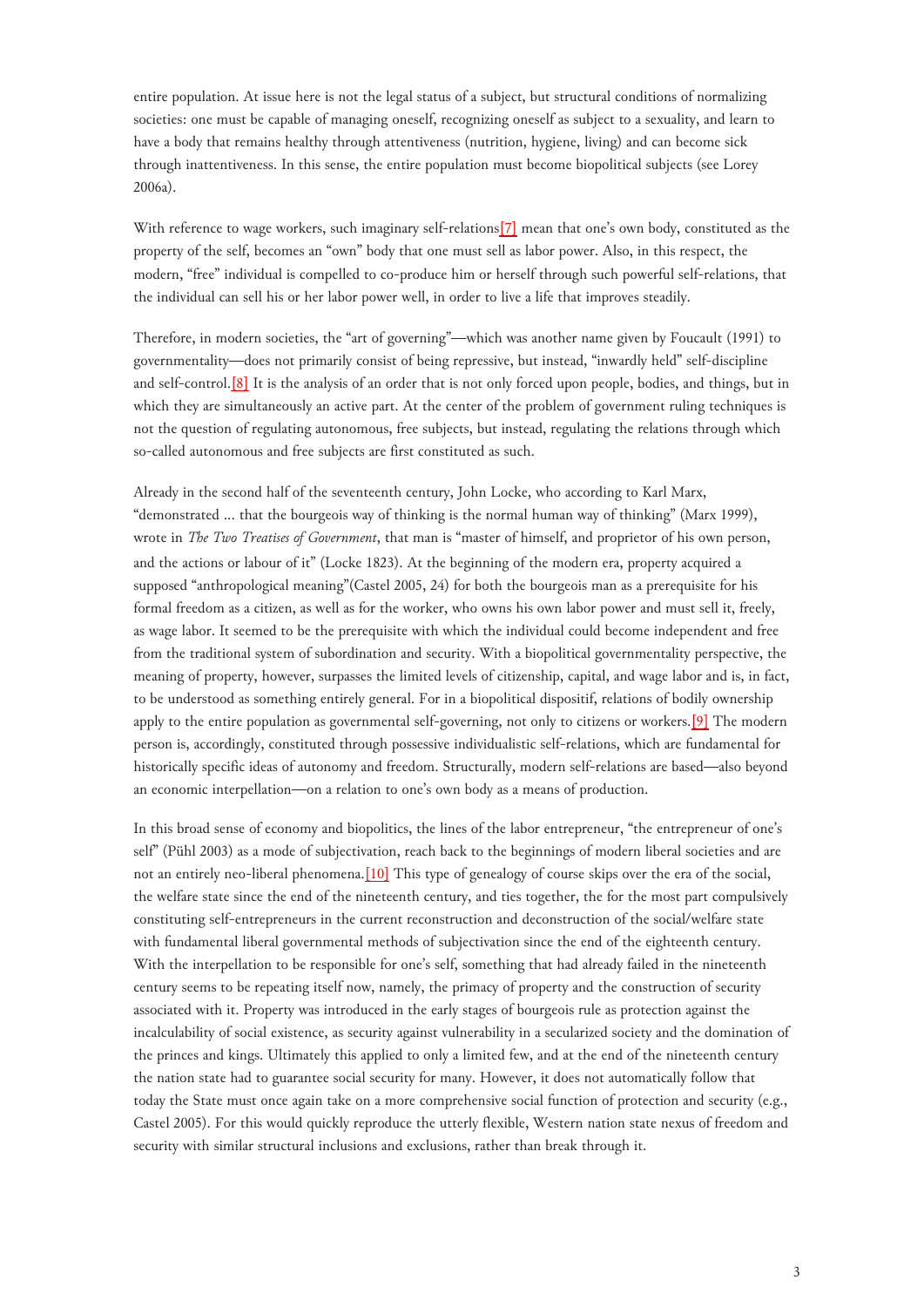#### *Normalized free subjects*

<span id="page-3-0"></span>In biopolitical governmental societies, the constitution of the "normal" is always also woven in with the hegemonic[.\[11\]](#page-11-0) With the demand to orient on the normal—which could be bourgeois, heterosexual, Christian, white male, white female, national—in the course of the modern era, it was necessary to develop the perspective of controlling one's own body, one's own life, by regulating and thus managing the self. The normal is not identical with the norm, but it can take on its function. Normality is, however, never anything external, for we are the ones who guarantee it, and reproduce it through alterations. Accordingly, we govern ourselves in the dispositif of governmentality, biopolitics, and capitalism in that we normalize ourselves. If this is successful—and it usually is—power and certain domination relations are barely perceptible, and extremely difficult to reflect on, because we act in their production, as it were, in the ways we relate to ourselves, and own our bodies. The normalizing society and the subjectivation taking place within it are a historical effect of a power technology directed at life. The normalized subject itself is, once again, a historical construct in an ensemble of knowledge forms, technologies, and institutions. This ensemble is aimed at the individual body as well as at the life of the population as a whole. Normalization is lived through everyday practices that are perceived as self-evident and natural.

<span id="page-3-1"></span>Additionally, the normal is naturalized with the effect of actuality, of authenticity. We thus believe, for example, that the effect of power relations is the essence of our self, our truth, our own, actual core, the origin of our being. This normalizing self-governing is based on an imagined coherence, uniformity and wholeness, which can be traced back to the construction of a white, male subject.<sup>[12]</sup> Coherence is, once again, one of the prerequisites for modern sovereignty. The subject must believe that it is "master in its own house" (Freud). If this fundamental imagination fails, then usually not only others perceive the person in question as "abnormal," but the person, too, has this opinion of him or herself.

Let's remain with the learned way of self-relation, which is so existential for the biopolitical governmental modern era, and which applies to the entire population in very different ways. This relationship with one's self is based on the idea of having an inner nature, an inner essence that ultimately makes up one's unique individuality. These kinds of imagined "inner, natural truths," these constructions of actuality, are usually understood as unalterable, merely able to be suppressed or liberated. Until today, they nourish the ideas of being able to, or having to fashion and design one's self and one's life freely, autonomously, and according to one's own decisions. These kinds of power relations are therefore not easy to perceive as they commonly come along as one's own free decision, as a personal view, and until today produce the desire to ask: "Who am I?" or, "How can I realize my potential?" "How can I find myself and most greatly develop the essence of my being?". As mentioned, the concept of responsibility of one's own, so commonly used in the course of neo-liberal restructuring, lies within this liberal force line of possessive individualism and actuality and only functions additionally as a neo-liberal interpellation for self-governing.

Basically, governmental self-government takes place in an apparent paradox. Governing, controlling, disciplining, and regulating one's self means, at the same time, fashioning and forming one's self, empowering one's self, which, in this sense, means to be free. Only through this paradox can sovereign subjects be governed. Precisely because techniques of governing one's self arise from the simultaneity of subjugation and empowerment, the simultaneity of compulsion and freedom, in this paradoxical movement, the individual not only becomes a subject, but a certain, modern "free" subject. Subjectivated in this way, this subject continually participates in (re)producing the conditions for governmentality, as it is first in this scenario that agency emerges. According to Foucault, power is practiced only on "free subjects" and only to the extent that they are "free" (see Foucault 1983).

In the context of governmentality, subjects are, thus, subjugated and simultaneously agents, and in a certain sense, free. This freedom is, at the same time, a condition and effect of liberal power relations, i.e. of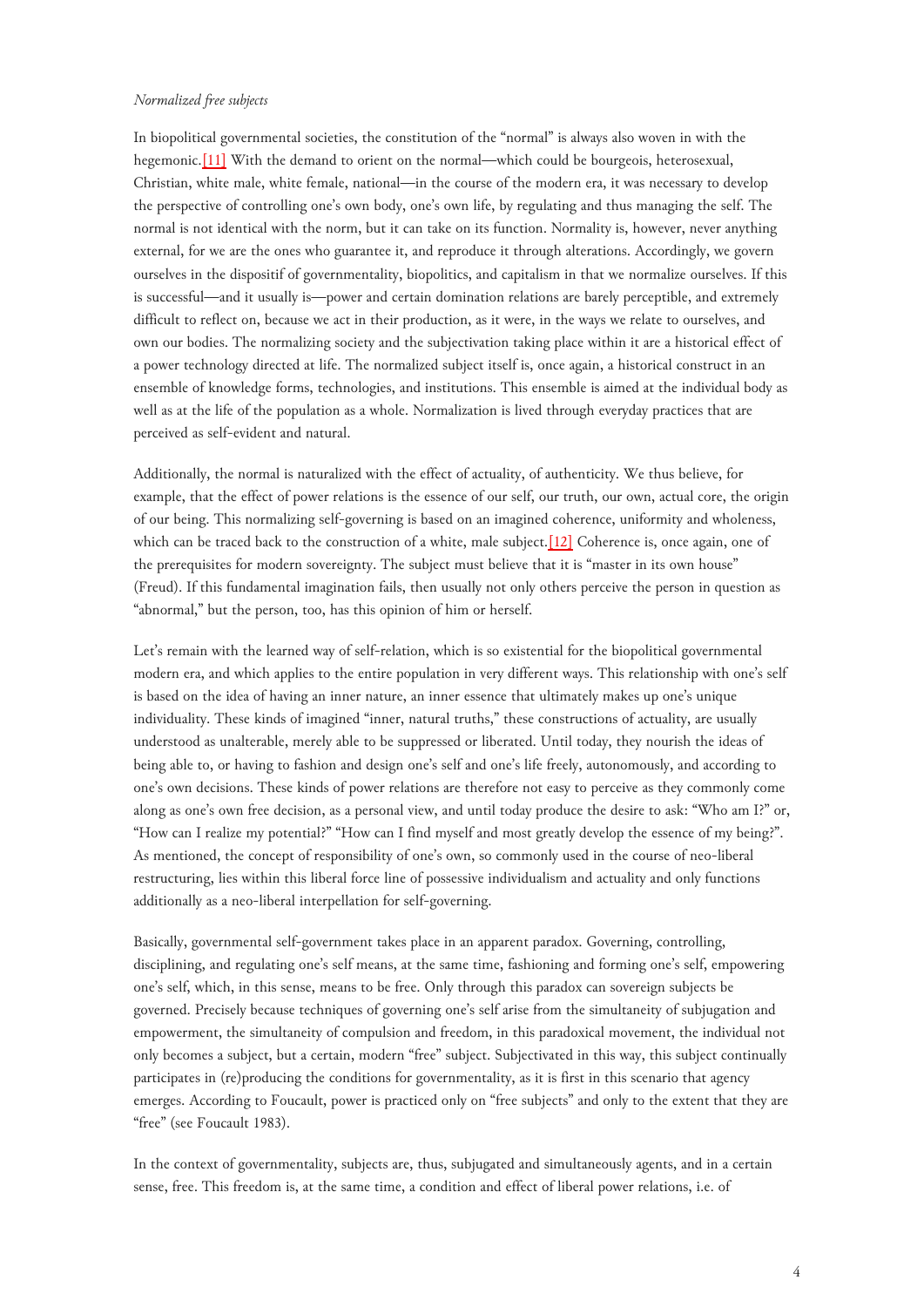biopolitical governmentality. Despite all of the changes that have occurred until today, since the end of the eighteenth century, this is one of the lines of force through which individuals in modern societies can be governed.

<span id="page-4-0"></span>This normalized freedom of biopolitical governmental societies never exists without security mechanisms or constructions of the abnormal and deviant, which likewise have subjectivating functions. The modern era seems unthinkable without a "culture of danger," without a permanent threat to the normal, without imaginary invasions of constant, common threats such as diseases, dirt, sexuality, or the "fear of degeneration" (Foucault 2004b, 101f.)[.\[13\]](#page-11-2) The interplay of freedom and security, self empowerment and compulsion, also with the help of this culture of danger, drives on the problems of the political economy of liberal power.

<span id="page-4-1"></span>Against this backdrop, all of those who did not comply with this norm and normalizing of a free, sovereign, bourgeois, white subject including its property relations were made precarious. Furthermore, in the context of the social state, which was meant to guarantee the security of modern insecurity, not only were women made structurally precarious as wives, through the normal labor conditions oriented on the man. Also those who were excluded as abnormal and foreign from the nation state compromise between capital and labor were likewise made precarious.[\[14\]](#page-11-3) Precarization was, accordingly, until now always an inherent contradiction in liberal governmentality and, as abnormal, disturbed the stabilizing dynamic between freedom and security. In this sense, it was often the trigger for counter-behavior.

Presently, normal labor conditions oriented on a male breadwinner, a situation largely accessible only for the majority society, is losing its hegemony. Precarization is increasingly a part of governmental normalization techniques and as a result, in neo-liberalism it transforms from an inherent contradiction to a hegemonic function.

#### *Economizing of life and the absence of counter-behavior*

The talk of "economizing of life," a discussion often struck up in the past several years, provides only very limited explanations of neo-liberal transformation processes: not only due to its totalizing rhetoric, but also because of the associated proclamation of what is supposedly a new phenomenon. "Economizing of life" usually refers to certain simplified theses: no longer only work, but also life has fallen prey to economic exploitation interests; a separation between work and life is no longer possible and in the course of this, an implosion of the distinction between production and reproduction has also taken place. Such totalizing implosion theses speak of a collective victim status and distort the view of modes of subjectivation, agency, and ultimately of counter-behavior.

However, the thesis of the "economizing of life" makes sense from a biopolitical governmentality perspective. It points to the power and domination relations of a bourgeois liberal society, which for more than two hundred years now has been constituted around the productivity of life. In this perspective, life was never the other side of work. In Western modernity, reproduction was always part of the political and the economic. Not only reproduction, but also life in general was never beyond power relations. Instead, life, precisely in its productivity, which means its design potential, was always the effect of such relations. And it is precisely this design potential that is constitutive for the supposed paradox of modern subjectivation between subordination and empowerment, between regulation and freedom. A liberal process of constituting precarization as an inherent contradiction, did not take place beyond this subjectivation, it is an entirely plausible resulting bundle of social, economic and political positions.

In this sense, the currently lamented "economization of life" is not an entirely neo-liberal phenomenon, but instead, a force line of biopolitical societies, which today perhaps becomes intelligible in a new way. The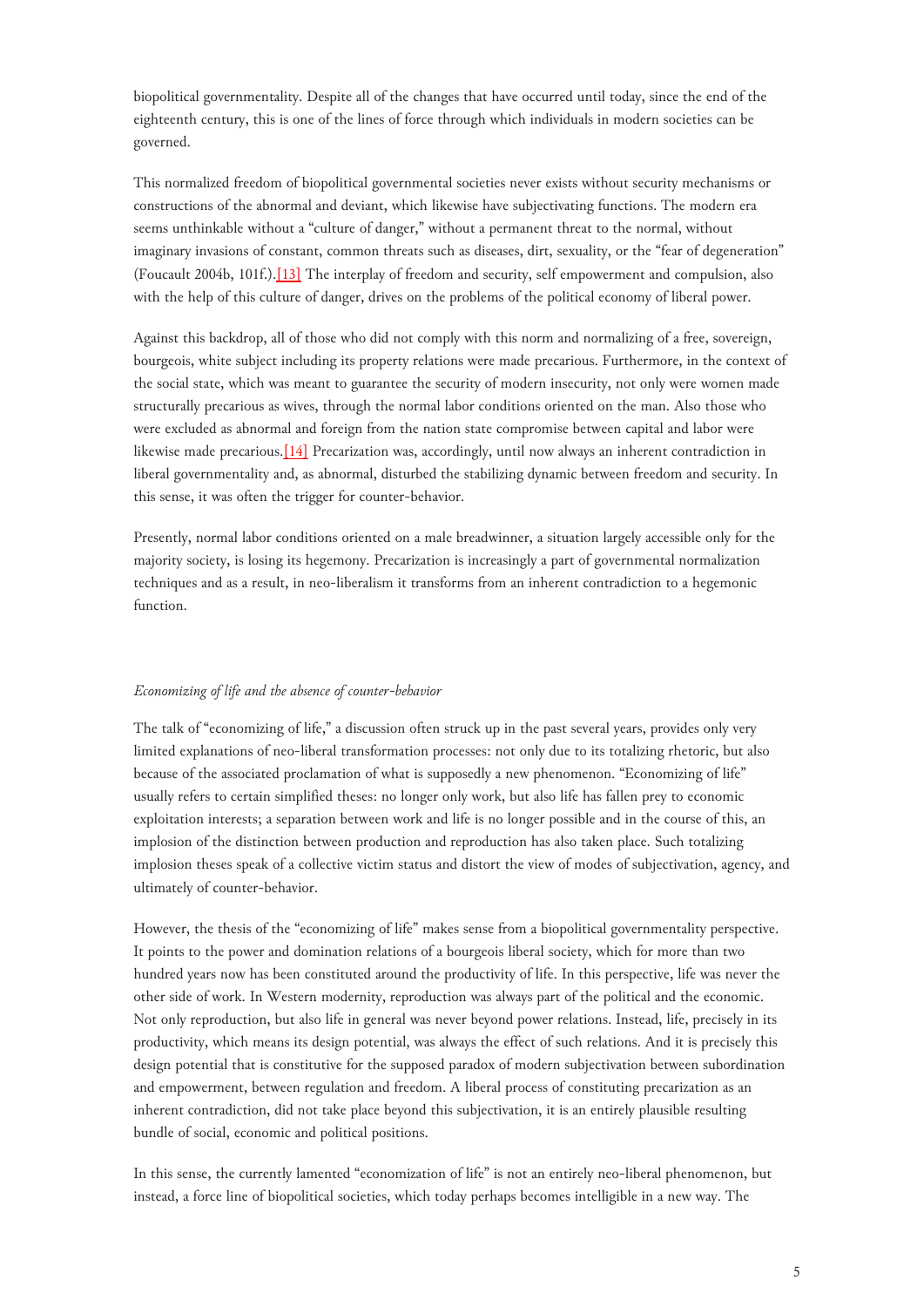associated subjectivations are not new in the way that they are usually claimed to be. In fact, their biopolitical governmental continuities have hardly been grasped.

<span id="page-5-0"></span>Were living and working conditions, which arose in the context of social movements since the 1960s, really in no way governmental?[\[15\]](#page-11-4) Indeed, the thoroughly dissident practices of alternative ways of living, the desire for different bodies and self-relations (in feminist, ecological, left-radical contexts), persistently aimed to distinguish themselves from normal working conditions and the associated constraints, disciplinary measures, and controls. Keywords here are: deciding for oneself what one does for work and with whom; consciously choosing precarious forms of work and life, because more freedom and autonomy seem possible precisely because of the ability to organize one's own time, and what is most important: self-determination. Often, being paid well hasn't been a concern as the remuneration was enjoying the work. The concern was being able to bring to bear one's many skills. Generally, the conscious, voluntary acceptance of precarious labor conditions was often certainly also an expression of the wish for living the modern, patriarchal dividing of reproduction and wage labor differently than is possible within the normal work situation.

However, it is precisely these alternative living and working conditions that have become increasingly more economically utilizable in recent years because they favor the flexibility that the labor market demands. Thus, practices and discourses of social movements in the past thirty, forty years were not only dissident and directed against normalization, but also at the same time, a part of the transformation toward a neoliberal form of governmentality.

But to what extent are precarious modes of living and working, formerly perceived as dissident, now obvious in their hegemonic, governmental function? And why do they seem to lose their potential for counter-behavior? The following will offer a few thoughts without any claims of presenting a comprehensive analysis.

<span id="page-5-1"></span>Many of the cultural producers who have entered into a precarious situation of their own accord, the people of whom we are speaking here as a whole, would refer consciously or unconsciously to a history of previous alternative conditions of existence, usually without having any direct political relationship to them. They are more or less disturbed by their shift to the center of society, i.e. to the place where the normal and hegemonic are reproduced. That does not mean, however, that former alternative living and working techniques will become socially hegemonic. Instead, it works the other way around: the mass precarization of labor conditions is forced upon all of those who fall out of normal labor conditions along with the promise of the ability to take responsibility for their own creativity and fashion their lives according to their own rules, as a desirable, supposedly normal condition of existence. Our concern here is not with these persons forced into precarization, but those who say that as cultural workers they have freely chosen precarious living and working conditions[.\[16\]](#page-11-5)

<span id="page-5-2"></span>It is amazing that there are no systematic empirical studies of this.[\[17\]](#page-11-6) The common parameters of cultural producers, however, should be that they are well or even very well educated, between twenty-five and forty years-old, without children, and more or less intentionally in a precarious employment situation. They pursue temporary jobs, live from projects and pursue contract work from several clients at the same time, one right after the other, usually without sick pay, paid vacations, or unemployment compensation, and without any job security, thus with no or only minimal social protection. The forty-hour week is an illusion. Working time and free time have no clearly defined borders. Work and leisure can no longer be separated. In the non-paid time, they accumulate a great deal of knowledge, which is not paid for extra, but is naturally called for and used in the context of paid work, etc.

<span id="page-5-3"></span>This is not an "economizing of life," that comes from the outside, overpowering and totalizing. Instead, these are practices connected with desire as well as adaptation. For these conditions of existence are constantly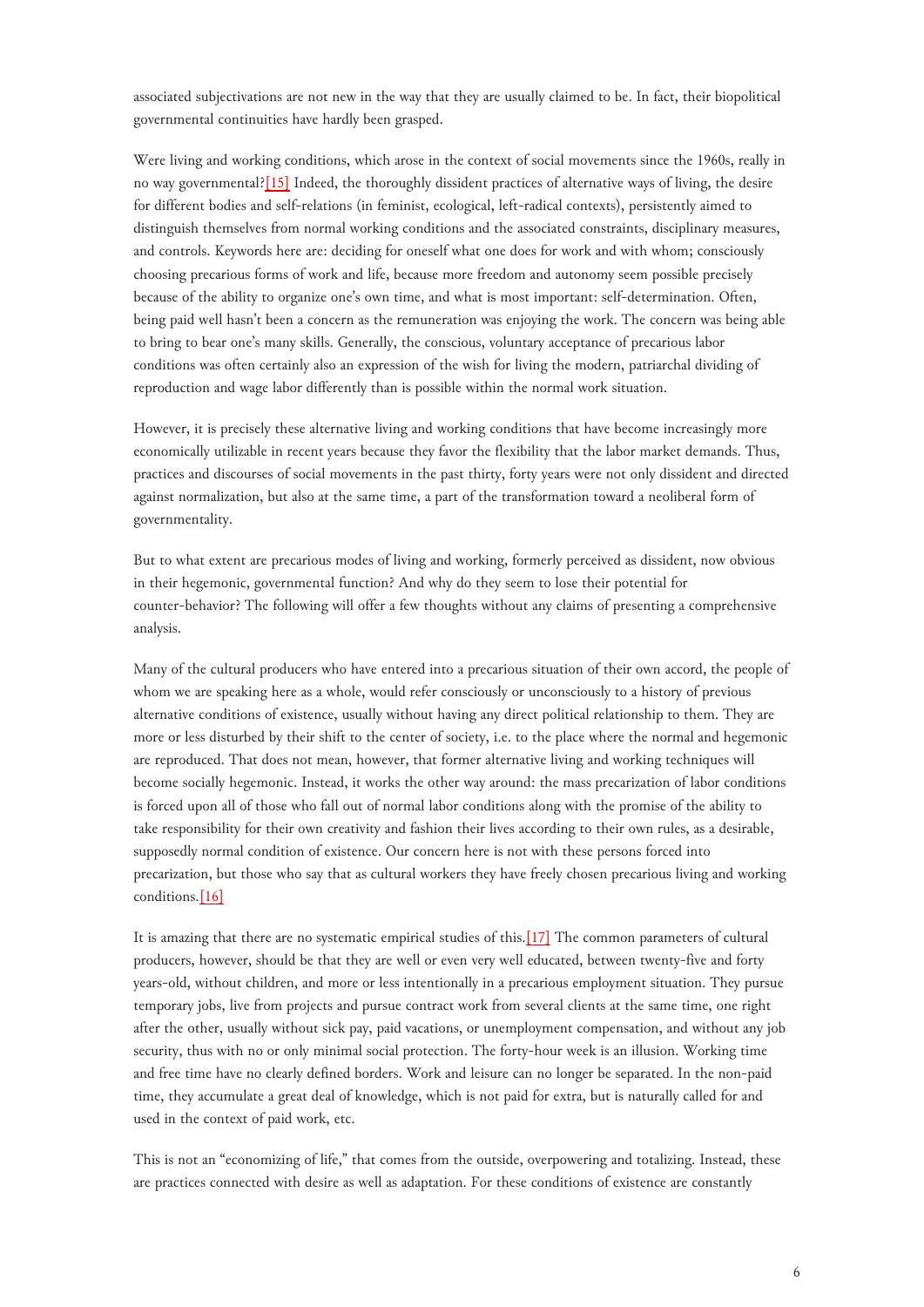foreseen and co-produced in anticipatory obedience. "Voluntary," i.e., unpaid or low paying jobs in the culture or academic industries, for example, are all too often accepted as an unchangeable fact, and nothing else is even demanded. The necessity of pursuing other, less creative, precarious jobs in order to finance one's own cultural production is accepted. This forced and, simultaneously chosen, financing of one's own creative output constantly supports and reproduces precisely those relations from which one suffers and of which one wants to be a part.<sup>[18]</sup> Perhaps those who work creatively, these precarious cultural producers by design, are subjects that can be exploited so easily because they seem to bear their living and working conditions eternally due to the belief in their own freedom and autonomy, due to self-realization fantasies. In a neoliberal context they are exploitable to such an extreme that the State even presents them as role models.[\[19\]](#page-11-8)

This situation of self-precarization is connected to experiences of fear and loss of control, feelings of insecurity through the loss of certainties and safeguards, as well as fear and the experience of failure, social decline and poverty. Also for these reasons, "letting go" or forms of dropping out and dropping off of hegemonic paradigms are difficult. Everyone has to remain "on speed" otherwise you might fall out. There are no clear times for relaxation or recuperation. This kind of reproduction has no clear place, which, in turn, results in an unfulfilled yearning and a continuous suffering from this lack. The desire for relaxation to "find oneself" becomes insatiable. These kinds of reproductive practices usually have to be learned anew. They are lacking in any self-evidence and have to be fought for bitterly against oneself and others. In turn, this makes this yearning for reproduction, for regeneration, so extremely marketable.

As a result, not only the side of work, of production, has become precarious, but also the so-called other side, which is often defined as "life," the side of reproduction. Do production and reproduction therefore coincide? In these cultural producers, in an old, new way, yes. What they reveal is that in a neoliberal form of individualization, parts of production and reproduction are deposited "in" the subjects. Panagiotidis and Tsianos (2004/05, p. 19) also argue along these lines when they state: "The progressive vanquishing of the division of production and reproduction does not occur at home or at the workplace, but instead, through an embodiment of the work itself: a reflexive way of precarization!" Though what is materialized in the bodies, beyond the work, is also always the governmental life, as biopolitical governmental power relations function doggedly through the production of hegemonic, normalized bodies and self-relations.

The function of reproduction consequently changes in the present context of precarious immaterial, usually individualized work and "life." It is no longer externalized with others, primarily women. Individual reproduction and sexual reproduction, the production of life, now becomes individualized and is shifted, in part, "into" the subjects themselves. It is about regeneration beyond work, also *through* work, but still, quite often beyond adequately paid wage labor. It is about regeneration, renewal, creating from one's self, re-producing one's self from one's own power: of one's own accord. Self-realization becomes a reproductive task for the self. Work is meant to guarantee the reproduction of the self.

<span id="page-6-0"></span>Presenting "precarized" cultural producers (that is, cultural producers who have been made precarious) in their entire heterogeneity in such a uniform fashion, it is possible to say that their subjectivation in neoliberalism has obviously been contradictory: in the simultaneity of, on the one hand, precarization, which also always means fragmentation and non-linearity, and on the other, the continuity of sovereignty. The continuity of modern sovereignty takes place through the stylizing of self-realization, autonomy, and freedom, through the fashioning of and responsibility for one's self, and the repetition of the idea of actuality. An example of this is the (still) widespread idea of the modern male artist subject, who draws his creativity from himself, because it supposedly exists within him, there, where Western modernity also positions sex and has made it the nature, the essence of the individual. In general, for the cultural producers described here, sovereignty seems to rest mainly in the "free" decision for precarization, therefore, self-precarization. Yet this, in turn, could be a central reason for why it is so difficult to recognize structural precarization as a neo-liberal governmental phenomenon that affects the entire society, and is hardly based on a free decision. Cultural producers therefore offer an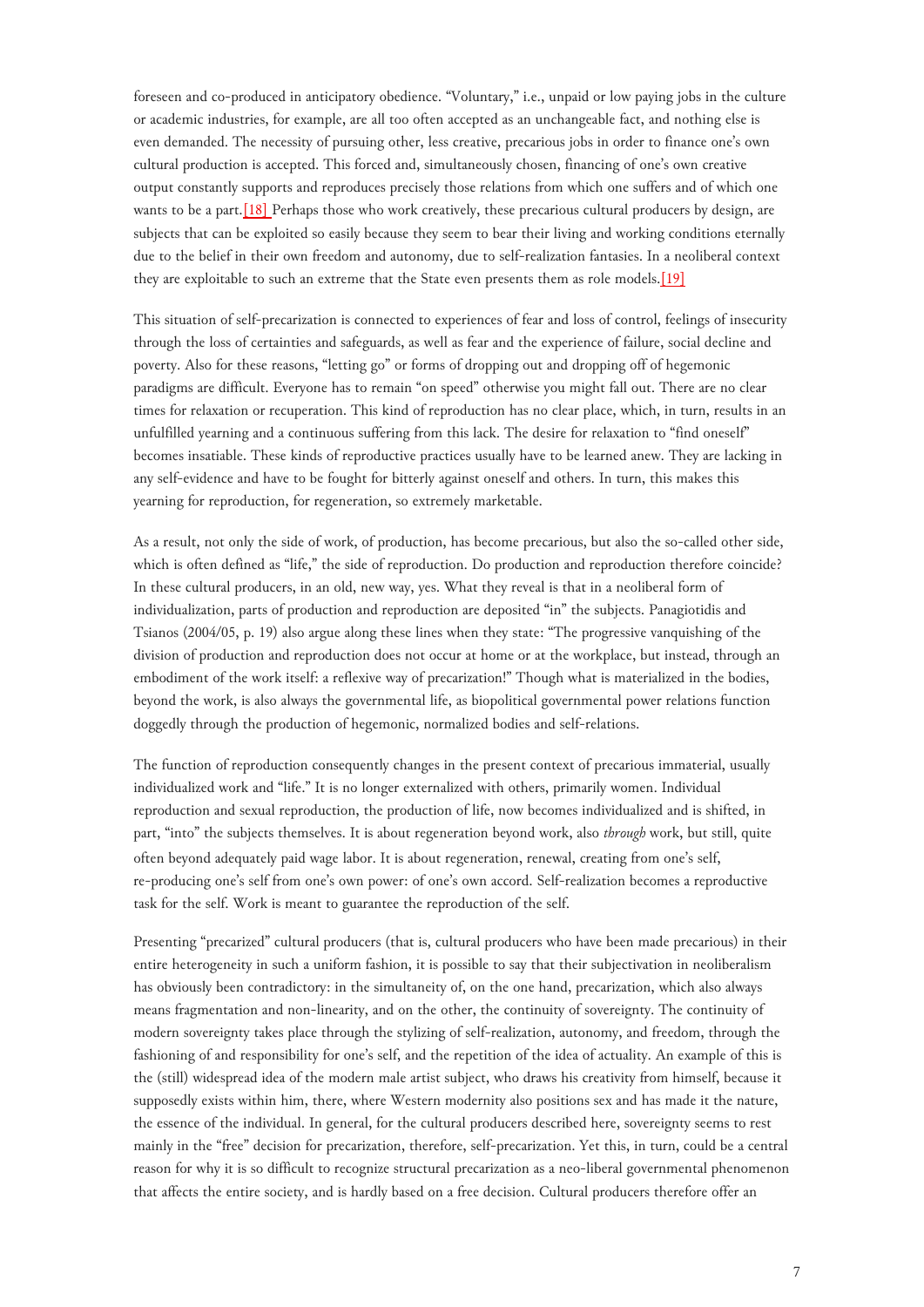example of the extent to which "self chosen" ways of living and conditions of working, including their ideas of autonomy and freedom, are compatible with political and economic restructuring. How else can we explain that in a study of the living and working conditions of critical cultural producers, when asked what a "good life" is, they had no answer[?\[20\] W](#page-11-9)hen work and life increasingly permeate one another, then that means, as one interviewee expressed: "work seeps into your life." But obviously, not enough ideas of a "good life" seep into the work, whereby this could then, in turn, transform into something that could collectively signify a "good life." The counter-behavior with the view to a better life, which has less and less of a governmental function, is missing.

Apparently, the belief in precarization as a liberal governmental oppositional position can be maintained with the help of contradictory subjectivation, between sovereignty and fragmentation. However, in this way, continuing relations of power and domination are made invisible and normalization mechanisms become naturalized as the subject's self-evident and autonomous decisions. The totalizing talk of "economizing of life" only contributes to this by causing hegemony effects to disappear from view and with them, battles and antagonisms. One's own imaginations of autonomy and freedom are not reflected on within governmental force lines of modern subjectivation, other freedoms are no longer imagined, thus blocking the view of a possible behavior contesting the hegemonic function of precarization in the context of neo-liberal governmentality.

<span id="page-7-0"></span>What is the price of this normalization? In neoliberalism, what functions as the abnormal? As the deviant? What can't be economically exploited in this way? Rather than focusing on the messianic arrival of counter-behavior and new subjectivities, as Deleuze rhetorically formulates with the question: "Do not the changes in capitalism find an unexpected 'encounter' in the slow emergence of a new self as a centre of resistance?" (Deleuze 1988, p. 115[\)\[21\]](#page-11-10), I believe that it is necessary to continue to work further and more precisely on the genealogies of precarization as a hegemonic function, on the problem of continuities of bourgeois governmental modes of subjectivation, also in the context of notions of autonomy and freedom that look upon themselves as dissident.<sup>[\[22\]](#page-11-11)</sup>

*First published in: Simon Sheikh (Ed.). CAPITAL (It Fails Us Now). Berlin: b\_books 2006, pp. 117-139*

#### *References*

BÖHMLER, Daniela; Scheiffele, Peter (2005): Überlebenskunst in einer Kultur der Selbstverwertung. In: Franz Schultheis; Christina Schulz (eds.): *Gesellschaft mit beschränkter Haftung. Zumutungen und Leiden im deutschen Alltag*. Konstanz, pp. 422-448

BOLTANSKI, Luc; Chiapello, Eve (2005): The Role of Criticism in the Dynamics of Capitalism: Social Critique vs. Artistic Critique. *Worlds of Capitalism*. *Institutions, Governance, and Economic Change in the Era of Globalization*. (Ed.) Max Miller. London, New York, pp. 237-267

BRÖCKLING, Ulrich; Krasmann, Susanne; Lemke, Thomas (eds.) (2000): *Gouvernementalität der Gegenwart. Studien zur Ökonomisierung des Sozialen.* Frankfurt/M.

CASTEL, Robert (2005): *Die Stärkung des Sozialen. Leben im neuen Wohlfahrtsstaat*. Hamburg (French Original: *L' insécurité sociale - qu'est-ce qu'être protégé?* Paris 2003)

DELEUZE, Gilles (1988): *Foucault*. Transl. and ed. by Seán Hand. London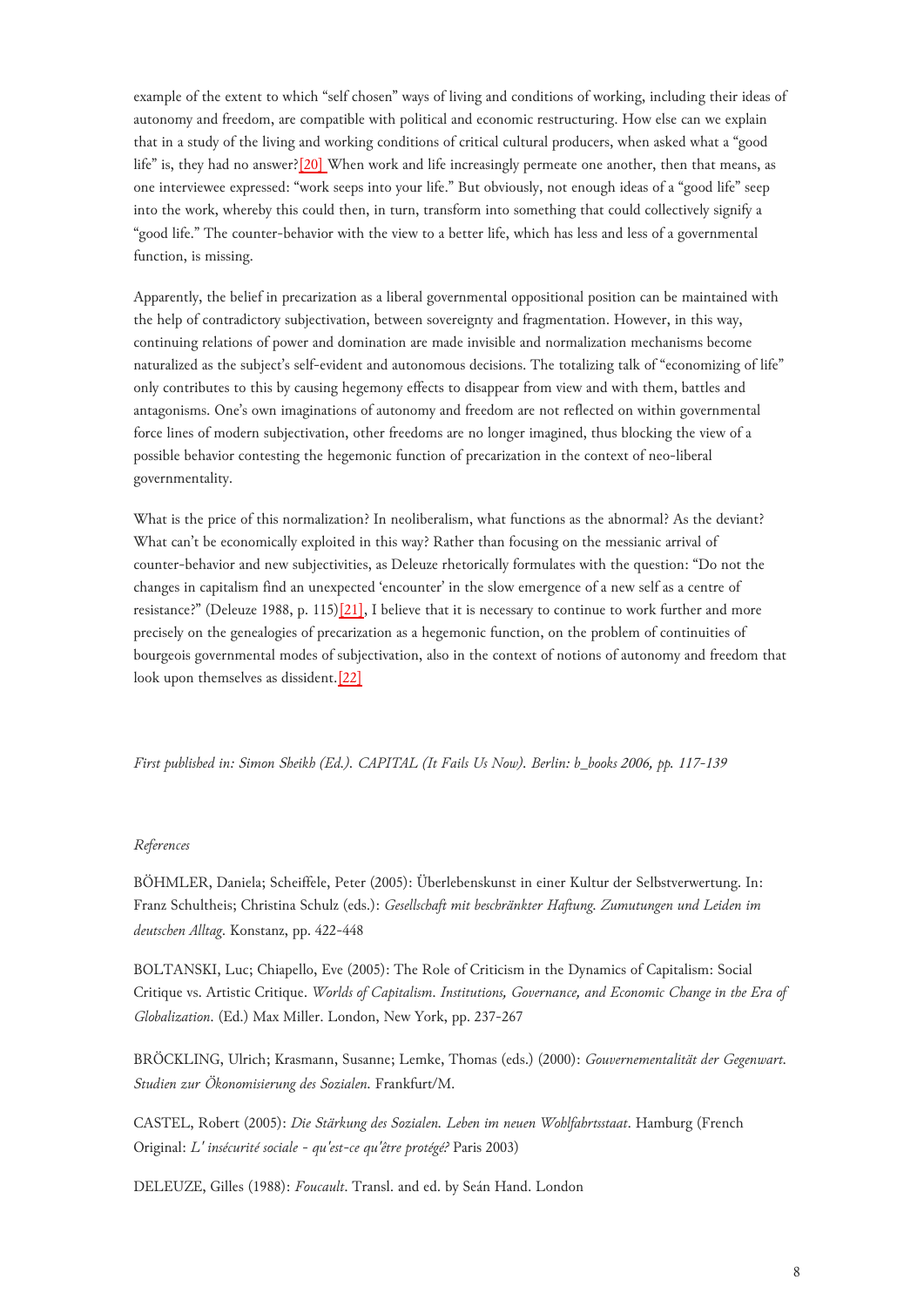DELEUZE, Gilles (1992): Postscript on the Societies of Control. In: *OCTOBER* 59, Winter, pp. 3-7.; also available at <http://www.nadir.org/nadir/archiv/netzkritik/societyofcontrol.html>(20/10/05).

DEMIROVIC, Alex (1997): *Demokratie und Herrschaft. Aspekte kritischer Gesellschaftstheorie*. Münster

FOUCAULT, Michel (1980): *The History of Sexuality, Volume I: An Introduction*. Trans. Robert Hurley. New York

FOUCAULT, Michel (1985): *The Use of Pleasure*. Trans. Robert Hurley. New York

FOUCAULT, Michel (1983): "The Subject and Power." In: *Michel Foucault: Beyond Structuralism and Hermeneutics*, ed. by Hubert L. Dreyfus; Paul Rabinow. Chicago, pp. 208–226

FOUCAULT, Michel (1991): "Governmentality." In: *The Foucault Effect: Studies in Governmentality*, ed. by Graham Bruchell et al. Chicago, pp. 87–104

FOUCAULT, Michel (2004a) *Geschichte der Gouvernementalität I. Sicherheit, Territorium, Bevölkerung. Vorlesungen am Collège de France 1977-78*. Frankfurt/M. (French Original*: Sécurité, Territoire et Population*, Paris 2004)

FOUCAULT, Michel (2004b): *Geschichte der Gouvernementalität II. Die Geburt der Biopolitik. Vorlesungen am Collège de France 1978-79*. Frankfurt/M. (French Original: *Naissance de la biopolitique*, Paris 2004)

HALL, Stuart (1997): The Spectacle on the "Other". In: Stuart Hall (ed.): *Representation. Cultural Representations and Signifying Practices*. London, pp. 223-290

HARDT, Michael; Negri, Antonio (2000): *Empire.* Cambridge/Mass., London

KLEINES POSTFORDISTISCHES DRAMA/kpD (2005a): Prekäre Subjektivierung. Interview. In: *Malmoe*, No. 7, p. 20

KLEINES POSTFORDISTISCHES DRAMA/kpD (2005b): Prekarisierung von KulturproduzentInnen und das ausbleibende "gute Leben." In: *arranca! für eine linke Strömung*. No. 32 (Summer), pp. 23-25.

KUSTER, Brigitta (2006): Die eigenwillige Freiwilligkeit der Prekarisierung. In: *Grundrisse. Zeitschrift für linke Theorie & Debatte*, Nr. 18, [http://www.grundrisse.net/grundrisse18/brigitta\\_kuster.htm](http://www.grundrisse.net/grundrisse18/brigitta_kuster.htm)

LEMKE, Thomas; Krasmann, Susanne; Bröckling, Ulrich (2000): Gouvernementalität, Neoliberalismus und Selbsttechnologien. In: Ulrich Bröckling; Susanne Krasmann, Thomas Lemke (eds.): *Gouvernementalität der Gegenwart. Studien zur Ökonomisierung des Sozialen.* Frankfurt/M., pp. 7-40

LEMKE, Thomas (2004): Räume der Regierung: Kunst und Kritik der Menschenführung. In: Peter Gente im Auftrag des Zentrums für Kunst und Medientechnologie (ZKM) (ed.): *Foucault und die Künste*. Frankfurt/M., pp. 162-180

LOCKE, John (1823): *Two Treatises of Government* (Concerning the True Original Extent and End of Civil Government §44). from The Works of John Locke. A New Edition, Corrected. In Ten Volumes. Vol. V. London,. [http://socserv2.mcmaster.ca/~econ/ugcm/3ll3/locke/government.pdf;](http://socserv2.mcmaster.ca/%7Eecon/ugcm/3ll3/locke/government.pdf) (10/19/2005)

LOREY, Isabell (2006a): Als das Leben in die Politik eintrat. Die biopolitisch gouvernementale Moderne, Foucault und Agamben. In: Marianne Pieper; Thomas Atzert; Serhat Karakayali; Vassilis Tsianos (eds.): *Empire und die biopolitische Wende*. Frankfurt/M./New York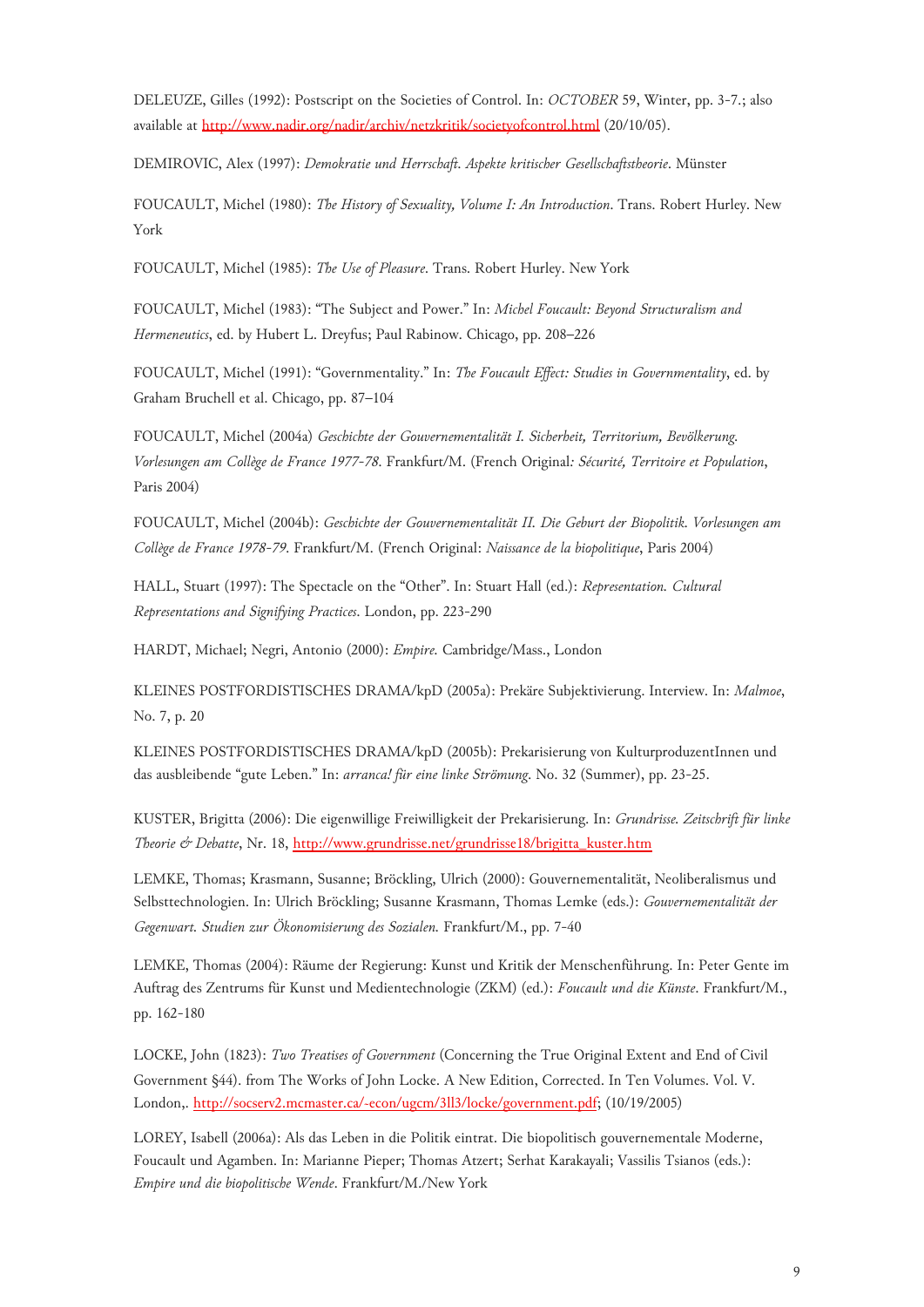LOREY, Isabell (2006b): Der weiße Körper als feministischer Fetisch. Konsequenzen aus der Ausblendung des deutschen Kolonialismus". In: Martina Tißberger, Gabriele Dietze, Daniela Hrzán, Jana Husmann-Kastein (eds.): *Weiß – Weißsein – Whiteness. Critical Studies on Gender an Racism.* Frankfurt/M. et al, S. 61-84

MACPHERSON, Crawford Brough (1962): *Political Theory of Possessive Individualism: Hobbes to Locke*. Oxford

MCROBBIE, Angela (2001): "Everyone is Creative": artists as new economy pioneers? [http://www.opendemocracy.net/arts/article\\_652.jsp](http://www.opendemocracy.net/arts/article_652.jsp) (10/18/2005)

MECHERIL, Paul (2003): *Prekäre Verhältnisse. Über natio-ethno-kulturelle Mehrfachzugehörigkeit*. Münster/ New York/ Munich/ Berlin

MARX, Karl [1859] (1999): *A Contribution to the Critique of Political Economy*. <http://www.marxists.org/archive/marx/works/1859/critique-pol-economy/index.htm>(10/19/2005)

OTT, Cornelia (1997): Lust, Geschlecht und Generativität. Zum Zusammenhang von gesellschaftlicher Organisation von Sexualität und Geschlechterhierarchie. In: Irene Dölling; Beate Krais (eds.): *Ein alltägliches Spiel. Geschlechterkonstruktionen in der sozialen Praxis.* Frankfurt/M., pp. 104-124

PANAGIOTIDIS, Efthimia; Tsianos, Vassilis (2004/05): Reflexive Prekarisierung. Eine Introspektion aus dem Alltag von Projektlinken. In: *Fantômas. Magazin für linke Debatte und Praxis: "Prekäre Zeiten"*. No. 6 (Winter), pp. 18-19

PANAGIOTIDIS, Efthimia (2005): DenkerInnenzelle X. Prekarisierung, Mobilität, Exodus. In: *arranca! für eine linke Strömung*. No. 32 (Summer), pp. 12-14

PIEPER, Marianne; Gutiérrez Rodríguez, Encarnación (eds.) (2003): *Gouvernementalität. Ein sozialwissenschaftliches Konzept im Anschluss an Foucault.* Frankfurt/M./New York

PÜHL, Katharina (2003): Der Bericht der Hartz-Kommission und die 'Unternehmerin ihrer selbst': Geschlechterverhältnisse, Gouvernementalität und Neoliberalismus. In: Marianne Pieper; Encarnación Gutiérrez Rodríguez (eds.): *Gouvernementalität. Ein sozialwissenschaftliches Konzept im Anschluss an Foucault.* Frankfurt/M./New York, pp. 111-135

RAMBACH, Anne; Rambach, Marine (2001): *Les intellos précaires*. Paris

SARASIN, Philipp (2001): *Reizbare Maschinen. Eine Geschichte des Körpers 1765-1914*. Frankfurt/M.

<span id="page-9-0"></span>[\[1\]](#page-0-0) ,Cultural producers' is used here as a paradox designation. It refers to an imagination of the designated subjects: that of their own autonomous production and of fashioning their selves. But at the same time it is about the fact that these ways of subjectivation are instruments of governing, thus functional effects of biopolitical govermental societies of occidental modernity. Therefore the term 'cultural producers' has a contradictory, not coherent meaning and does not in first place concern artists. With this conceptualization I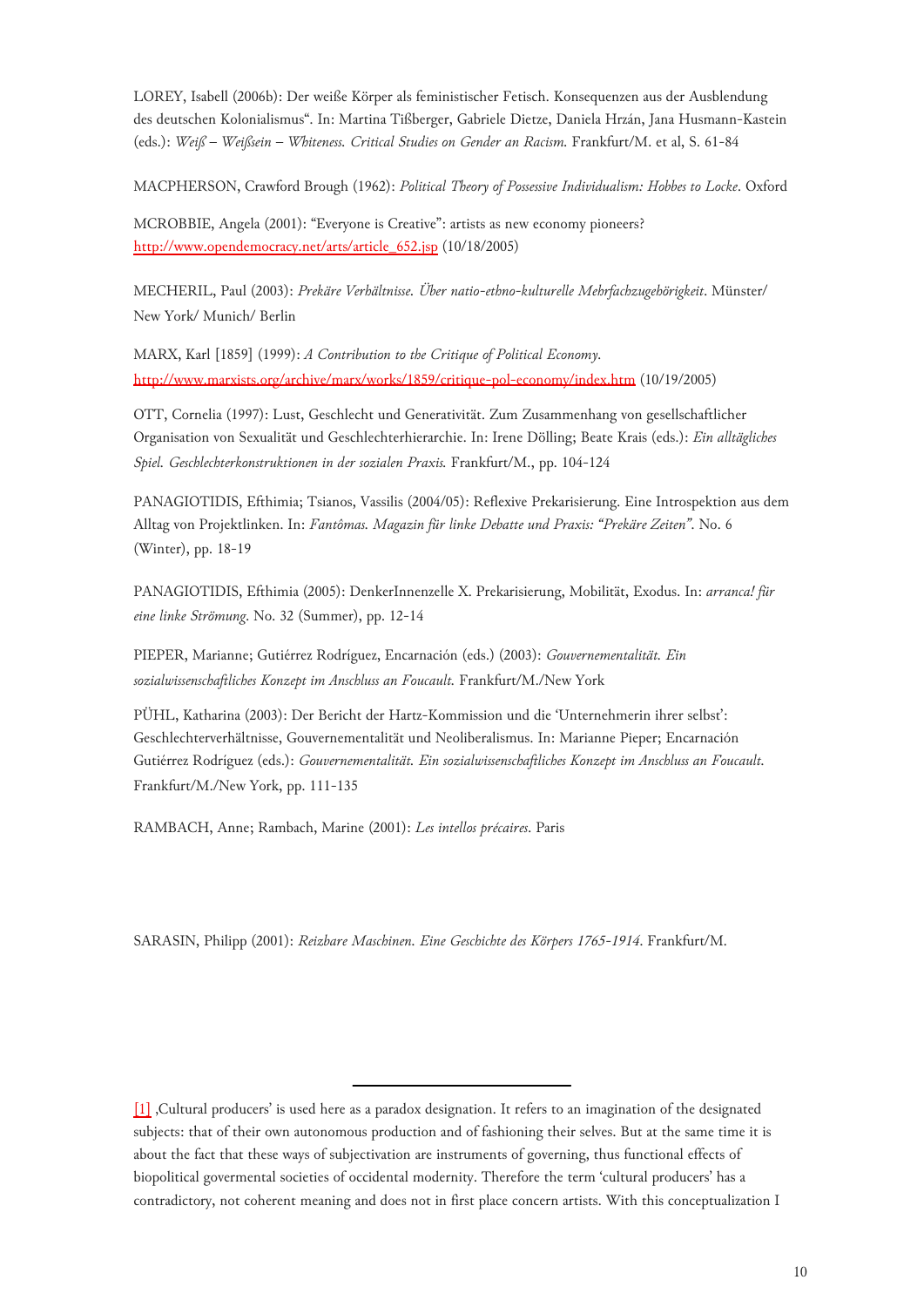also refer to the definition by the group *kpD/kleines postfordistisches Drama* (little post-fordist drama) which I belong to along with Brigitta Kuster, Katja Reichard, and Marion von Osten (the abbreviation KPD with all capital letters stood for the Kommunistische Partei Deutschlands, the German communist party; translators note). "We employ the term "cultural producers" in a decidedly strategic way. With it, we are not speaking of a certain sector (cultural industry), nor of an ascertainable social category (for example, those insured by artists' social security in Germany, which is a health, pension and accident insurance for artists and writers) or of a professional self-conception. Instead, we are speaking of the practice of traveling across a variety of things: theory production, design, political and cultural self-organization, forms of collaboration, paid and unpaid jobs, informal and formal economies, temporary alliances, project related working and living." (Kleines postfordistisches Drama 2005b, 24)

<span id="page-10-0"></span>[\[2\]](#page-0-1) There is no single English word to describe the ongoing process of becoming precarious; this is an attempt to do so.

<span id="page-10-1"></span>[\[3\]](#page-0-2) By lines of force, I understand formations of actions or practices that have homogenized and normalized in time and place through decades or centuries and ultimately are hegemony effects (see, also Foucault 1980; Deleuze 1988).

<span id="page-10-2"></span>[\[4\]](#page-0-2) With this concept, in French "contre-conduite", Foucault describes struggles against the specific modes of government he calls "governmentality". See Foucault 2004a, 292f.

<span id="page-10-3"></span>[\[5\]](#page-1-0) Mercantilism was also oriented on the growth of the population, but oriented more in terms of quantitative aspects than quality of life "of the people."

<span id="page-10-4"></span>[\[6\]](#page-1-1) For one of the few places in which Foucault points out the inseparability of modern governmentality and biopolitics, see Foucault 2004b, p. 43. On biopolitical governmentality as a socio-theoretical concept, see Lorey 2006a.

<span id="page-10-5"></span>[\[7\]](#page-2-0) Following Louis Althusser's thoughts, these imaginary self-relations cannot be separated from "real living conditions," which are here the governmental techniques for ruling the population which, for example, materialize in the constitution of bodies.

<span id="page-10-6"></span>[\[8\]](#page-2-1) I assume that it was not first under neo-liberalism that self management shifted "inward" and replaced a regulatory principle. Regulation and control are not techniques that were first established under neo-liberalism to oppose discipline (different Deleuze 1992; Hardt/Negri 2000). Particularly when reproduction technologies along with hygiene and health are attributed a central biopolitical productivity of (gendered and raced) bodies, then for the bourgeoisie the introduction of these practices of subjectivation must be positioned at the beginning of the modern era, at the end of the eighteenth century, at the latest.

<span id="page-10-7"></span>[\[9\]](#page-2-2) This biopolitical subjectivation is, conversely, differentiated through gender, race, class affiliation, religion, and hetero-normativity, which I cannot go into in detail here. Generally, the text focuses solely on these force lines of bourgeois subjectivation. It is not aiming at a comprehensive look at the problem of ways of subject constitution.

<span id="page-10-8"></span>[\[10\]](#page-2-3) Foucault (2004b) on the contrary, speaks only in connection to the formation of neo-liberal governmentality in the U.S. of the self employer; as does the research based on his work (a.o. Bröckling 2000; Pieper/Gutiérrez.Rodríguez 2003). Lemke et al. (2000) argue, for example, that first when the liberal regulation of "natural freedom" transformed into that of "artificial freedom," was it possible to detect "entrepreneurial behavior of economically-rational individuals" (15). Yet what is this "natural freedom" other than the effect of governmental techniques and social struggles? And what, in contrast, is "artificial freedom"?